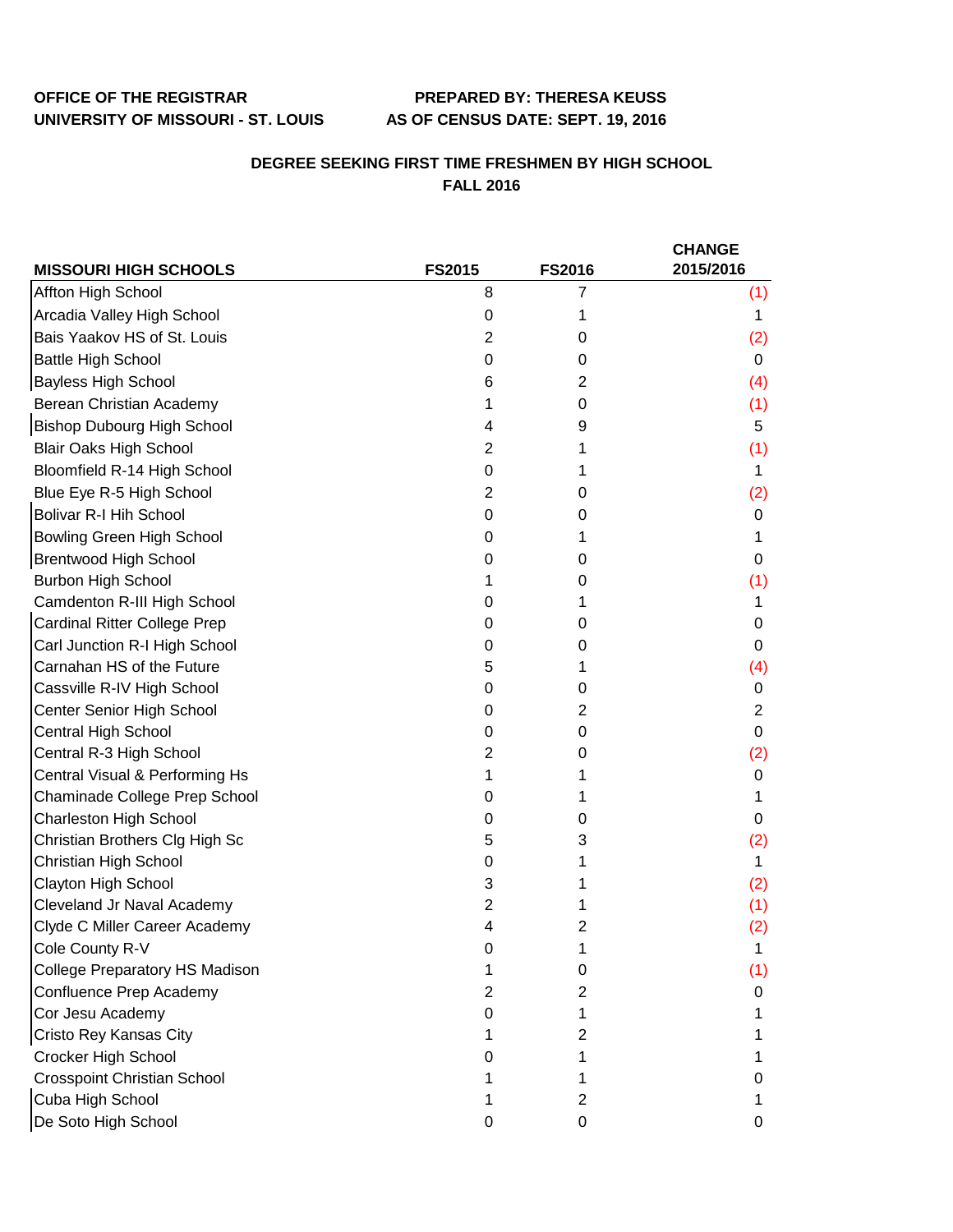| Desmet Jesuit High School         | 2              | 1              | (1)            |
|-----------------------------------|----------------|----------------|----------------|
| Dexter Senior High School         | 0              | 0              | 0              |
| Duchesne High School              |                | 0              | (1)            |
| <b>Elsberry High School</b>       |                | 0              | (1)            |
| Eureka High School                | 6              | 3              | (3)            |
| Farmington Senior High School     | 0              | 0              | 0              |
| <b>Festus High School</b>         |                | 0              | (1)            |
| Fort Osage                        | 0              | 1              | 1              |
| Fort Zumwalt East High School     | 2              | 5              | 3              |
| Fort Zumwalt North High School    | 9              | 8              | (1)            |
| Fort Zumwalt South High School    | 2              | 3              | 1              |
| Fort Zumwalt West High School     | $\overline{2}$ | $\overline{2}$ | 0              |
| Fox C-6 High School               | 8              | 12             | 4              |
| <b>Francis Howell Central</b>     | 5              | 6              |                |
| Francis Howell High School        |                | 1              | O              |
| Francis Howell North High Sch     | 4              | 7              | 3              |
| Fulton High School                | 0              | 0              | 0              |
| <b>Gateway STEM High Schol</b>    | 7              | 7              | 0              |
| Gateway Science Academy           | 0              | 4              | 4              |
| <b>Grand Center Arts Academy</b>  | 0              | 1              |                |
| Grandview C4 SR High School       | 2              | 0              | (2)            |
| <b>Grandview R-II High School</b> | $\overline{2}$ | 0              | (2)            |
| Greenville High School            | 1              | 0              | (1)            |
| Hancock Place Sr High School      | 2              | 2              | 0              |
| Harrisonville Sr. High School     |                | 0              | (1)            |
| Hazelwood Central Sr High Sch     | 11             | 8              | (3)            |
| Hazelwood East High School        | 5              | 1              | (4)            |
| Hazelwood West Senior High        | 9              | 11             | 2              |
| Helias Interparish High School    | 0              | 1              |                |
| Herculaneum High School           | 0              | 1              |                |
| Hickman High School               |                |                | 0              |
| <b>Highland High School</b>       |                | 0              | (1)            |
| Hillsboro Senior High School      | 3              | 3              | 0              |
| <b>Hogan Preparatory Academy</b>  | 0              | 1              |                |
| Holt High School                  |                | 4              | 3              |
| <b>Houston High School</b>        | O              | 0              | 0              |
| Incarnate Word Academy            |                | 3              | 2              |
| Jackson High School               | 0              | 0              | 0              |
| Jefferson City High School        | 0              |                |                |
| Jefferson High School             |                |                | 0              |
| Jennings Senior High School       |                |                | 0              |
| John F Hodge High School          |                | 0              | (1)            |
| John F Kennedy High School        |                | 0              | (1)            |
| Joplin High School                | 0              |                |                |
| Kickapoo High School              | 0              |                |                |
| Kingston High School              | 3              | 0              | (3)            |
| Kirkwood High School              | 0              | 0              | 0              |
| Ladue Horton Watkins High Sch     | 8              | 10             | 2              |
| Lafayette High School             | 1              | 3              | $\overline{c}$ |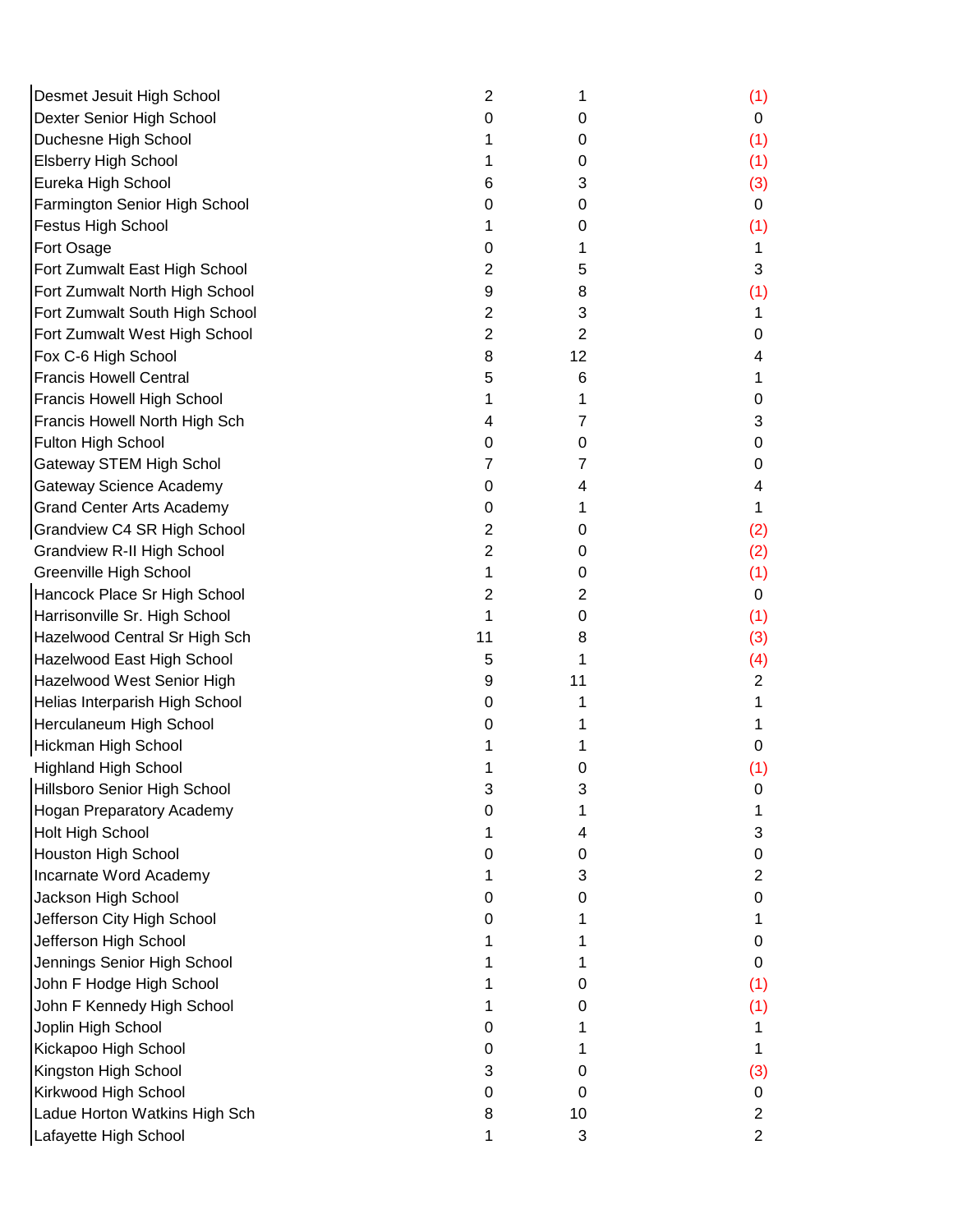| Lawson R-XIV                       | 0              | 0              | 0   |
|------------------------------------|----------------|----------------|-----|
| Lees Summit North High School      |                | 0              | (1) |
| Lees Summit Senior High School     | 0              | 1              | 1   |
| Leopold R-III Sr. High School      |                | 0              | (1) |
| Liberty High Schhol                | 0              | 1              |     |
| Liberty North High School          | 0              |                |     |
| Licking High School                |                | 0              | (1) |
| Lift For Life Academy              | 0              |                |     |
| Lincoln College Prep Acadademy     | 0              | 2              | 2   |
| Lindbergh High School              | 2              | 6              | 4   |
| Logos High School                  | 2              | 0              | (2) |
| Lutheran High Sch St Chas Co       | 2              | 1              | (1) |
| Lutheran High School North MO      | 1              | 3              | 2   |
| Lutheran High School South         | 3              | 0              | (3) |
| Macon R-I High School              | 0              | 0              | 0   |
| Malvern B Clopton High School      | 0              | 1              | 1   |
| Maplewood-Richmond Hts Sr Hs       | 2              | 2              | 0   |
| Marionville R-9 High School        | 0              | 1              |     |
| Marquette High School              |                | 7              | 6   |
| <b>Marshall High School</b>        | 0              | 0              | 0   |
| Mary Inst & St Louis Cntry Day     |                | 0              | (1) |
| <b>McCluer High School</b>         | 10             | 4              | (6) |
| McCluer North High School          | 11             | 7              | (4) |
| McCluer South Berkeley HS          |                | $\overline{2}$ |     |
| McKinley Classical Leadership      | 0              | 5              | 5   |
| Mehlville Senior High School       | 18             | 9              | (9) |
| Metro Academic & Classical Hs      | $\overline{2}$ | 0              | (2) |
| Mexico Senior High School          | 0              | 0              | 0   |
| Milan C-2 School                   | 0              | 1              |     |
| Miller Career Academy              | 0              | 0              | Ω   |
| Missouri Military Academy          | 0              |                |     |
| Missouri Torah Institute           | 0              | 0              | 0   |
| Moberly Senior High School         | 3              | 0              | (3) |
| Montgomery County R-II High School |                | 0              | (1) |
| Morgan County R-2 High School      |                | 0              | 0   |
| Nerinx Hall High School            |                | 0              | (1) |
| Neuwoehner High School             |                | 1              | 1   |
| <b>New Life Christian School</b>   |                | 0              | (1) |
| Normandy Senior High School        | Ω              | 3              | 3   |
| North Callaway R-I Sr High School  |                | 0              | (1) |
| North County Christian School      | 2              | 2              | 0   |
| North County High School           | 0              | 1              |     |
| North County Technical School      | 4              | 3              | (1) |
| North Kansas City High School      | 0              | 0              | 0   |
| Northwest Academy of Law           |                | 0              | (1) |
| Northwest High School              | 8              | 3              | (5) |
| Notre Dame High School             |                |                | 0   |
| Oakville Senior High School        |                | 8              |     |
| Orchard Farm Jr-Sr High School     |                | $\overline{2}$ |     |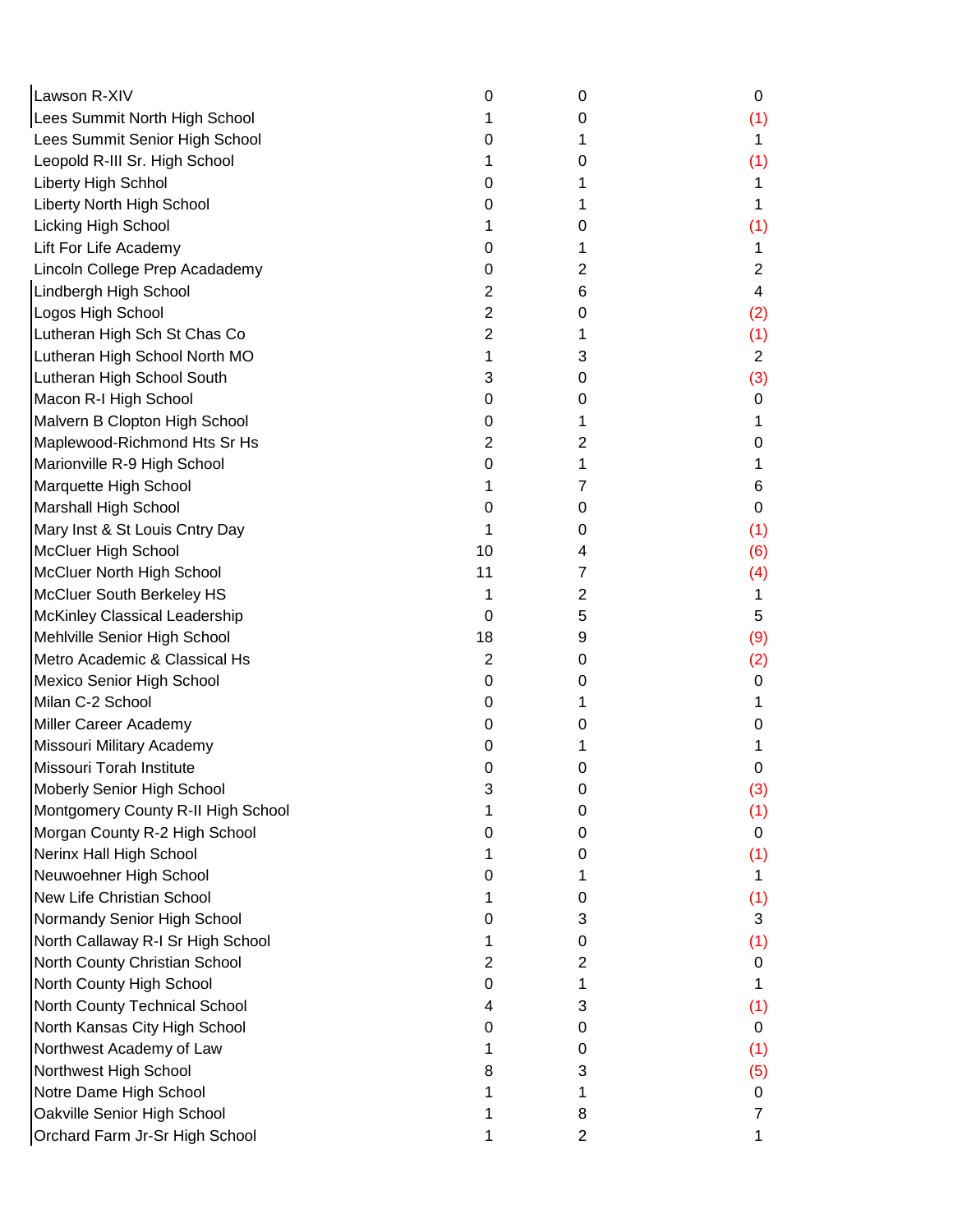| Owensville High School              | 0  | 0  | 0   |
|-------------------------------------|----|----|-----|
| Pacific Senior High School          | 2  |    | (1) |
| Paris R-2 High School               | 0  | 0  | 0   |
| Parkway Central High School         | 4  | 5  | 1   |
| Parkway North High School           | 10 | 8  | (2) |
| Parkway South High School           | 2  | 1  | (1) |
| Parkway West High School            | 1  | 4  | 3   |
| Pattonville High School             | 5  | 3  | (2) |
| Perryville High School              |    | 0  | (1) |
| Plato R-5 School                    | 0  | 0  | 0   |
| Potosi R-3 Senior High School       | 0  | 0  | 0   |
| Providence Christian Academy        |    | 0  | (1) |
| Raymore-Peculiar High School        | 0  | 1  | 1   |
| Ritenour High School                | 11 | 17 | 6   |
| Riverview Gardens Sr High Sch       | 3  | 0  | (3) |
| Rock Bridge High School             | 0  | 1  | 1   |
| Rockwood Summit High School         | 7  | 6  | (1) |
| Rolla Senior High School            |    | 2  | 1.  |
| Rosati-Kain High School             | 4  | 3  | (1) |
| Ruskin High School                  | 0  |    |     |
| Saint Charles Sr High School        | 2  | 3  |     |
| Saint Charles West High School      | 2  | 6  | 4   |
| Saint Clair R-XIII High School      | 0  |    |     |
| Saint Dominic High School           |    | 3  | 2   |
| Saint Francis Borgia Regl H S       | 2  | 0  | (2) |
| Saint John Vianney High School      | 5  | 6  | 1.  |
| Saint Joseph Academy                | 2  | 0  | (2) |
| Saint Louis Priory School           | 0  |    | 1   |
| Saint Louis Univ High School        | 4  | 3  | (1) |
| Saint Mary High School              | 3  |    | (2) |
| Saint Pius X High School            | 5  |    | (4) |
| Sainte Genevieve High School        | 0  | 0  | 0   |
| Salem Senior High School            |    | 0  | (1) |
| Saxony Lutheran High School         | O  |    |     |
| Scott County R-5 High School        | 0  | 0  | O   |
| Seckman Senior High School          | 5  | 5  | 0   |
| Sikeston High School                | 0  | 0  | O   |
| Silex School                        | 0  | 0  | 0   |
| Soldan Intl Studies High Sch        | 2  | 2  | 0   |
| South Pemiscot High School          |    | 0  | (1) |
| Southside Christian Academy         |    | 0  | (1) |
| <b>Staley High School</b>           | 0  |    | 1   |
| Steelville R-III High School        | 2  | 0  | (2) |
| Sullivan C-2 High School            | 4  | 2  | (2) |
| Sumner High School                  | 1  | 0  | (1) |
| Theodore Roosevelt High School      | 3  | 2  | (1) |
| <b>Timberland High School</b>       | 8  | 7  | (1) |
| <b>Tower Grove Christian School</b> | 1  |    | 0   |
| <b>Trinity Catholic High School</b> | 4  | 0  | (4) |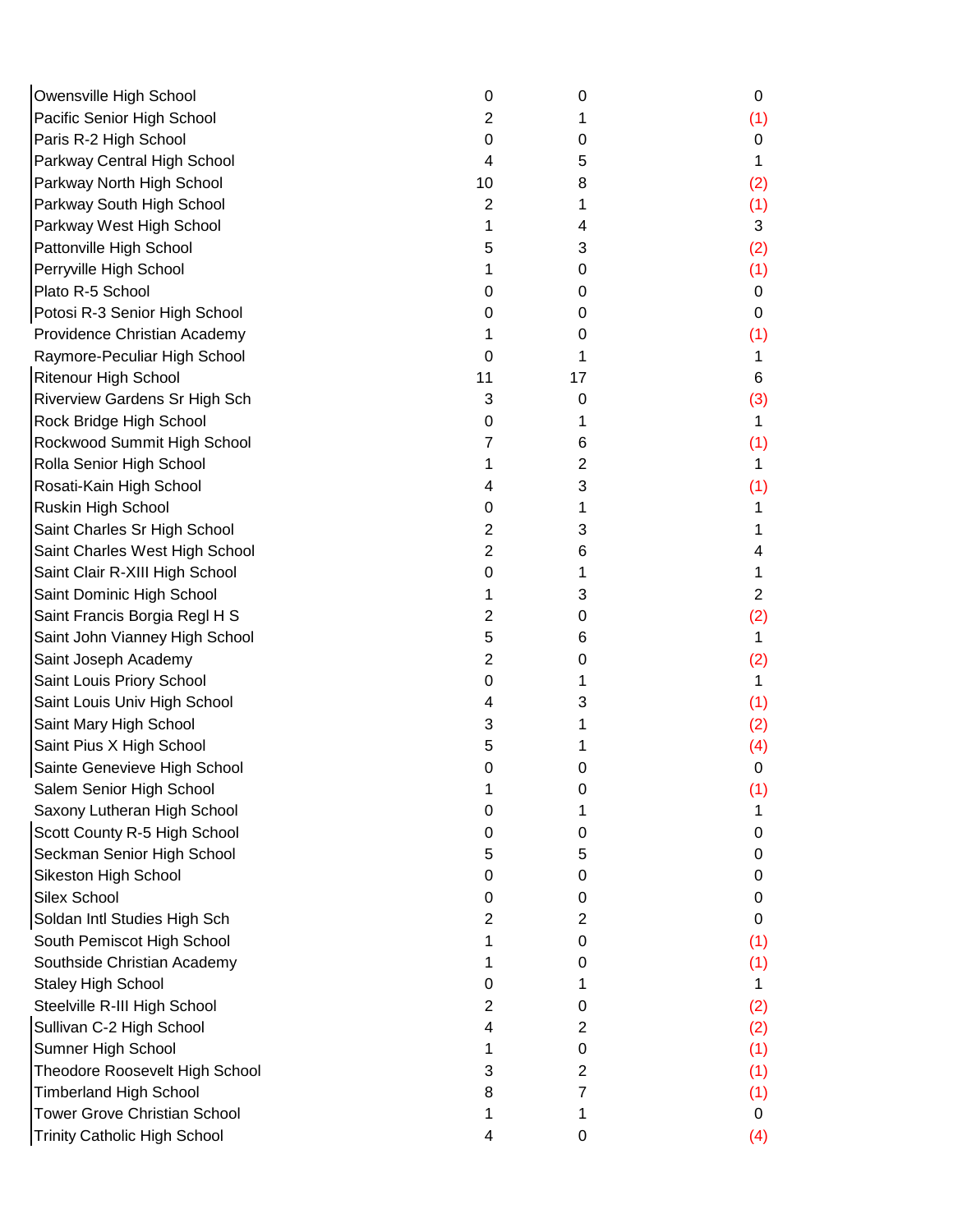| Troy Buchanan High School            |     |     |      |
|--------------------------------------|-----|-----|------|
| Union High School                    |     |     |      |
| University Academy Charter School    |     |     | (1)  |
| University City High School          |     |     |      |
| University of Missouri HS            |     |     |      |
| Ursuline Academy                     |     |     |      |
| Valley Park Secondary School         |     |     |      |
| Van Horn High School                 |     |     |      |
| Van Buren High School                |     |     |      |
| Vashon High School                   |     |     |      |
| Villa Duchesene/Oak Hill School      |     |     |      |
| <b>Visitation Academy</b>            |     |     | 0    |
| Warrensburg High School              |     |     | (1)  |
| Warrenton High School                |     |     |      |
| Washington High School               |     |     | (2)  |
| Webster Groves High School           |     |     | 2    |
| <b>Westminster Christian Academy</b> |     |     | (3)  |
| William Chrisman High School         |     |     |      |
| Windsor High School                  |     |     | (3)  |
| Winfield High School                 |     |     |      |
| Wright City High School              |     |     |      |
| <b>MISSOURI TOTAL</b>                | 380 | 363 | (17) |

|                                     |               |               | <b>CHANGE</b> |
|-------------------------------------|---------------|---------------|---------------|
| <b>ILLINOIS HIGH SCHOOL</b>         | <b>FS2015</b> | <b>FS2016</b> | 2015/2016     |
| Althoff Catholic High School        |               | 0             | (1)           |
| Alton High School                   | 2             |               | (2)           |
| Aurora West High School             | O             |               |               |
| Belleville High School East         | 3             |               | (2)           |
| Belleville Township H S West        | 2             |               | (2)           |
| <b>Bloomington High School</b>      |               |               |               |
| Bond County Cmty Unt #2 High School |               |               | 0             |
| Cahokia High School                 |               |               | 0             |
| Calhoun High School                 |               |               | (2)           |
| Carbondale Cmty High School         |               |               | 0             |
| Civic Memorial High School          |               |               | (1)           |
| Collinsville High School            |               |               | 2             |
| Dupo Senior High School             |               |               |               |
| East Alton-Wood River High School   | O             |               |               |
| East Saint Louis SR High School     | 0             |               | 2             |
| Edwardsville Senior High Sch        | 2             |               | (1)           |
| Elgin High School                   | O             |               | 0             |
| Freeburg High School                |               |               | Ω             |
| <b>Glenbard North High School</b>   |               |               | 0             |
| Glenwood High School                |               |               | (1)           |
| Governor French Academy             |               |               | (1)           |
| <b>Granite City Senior High Sch</b> |               |               | 2             |
| Grayslake North High School         |               |               |               |
| Gwendolyn Brooks College Prep       |               |               | 0             |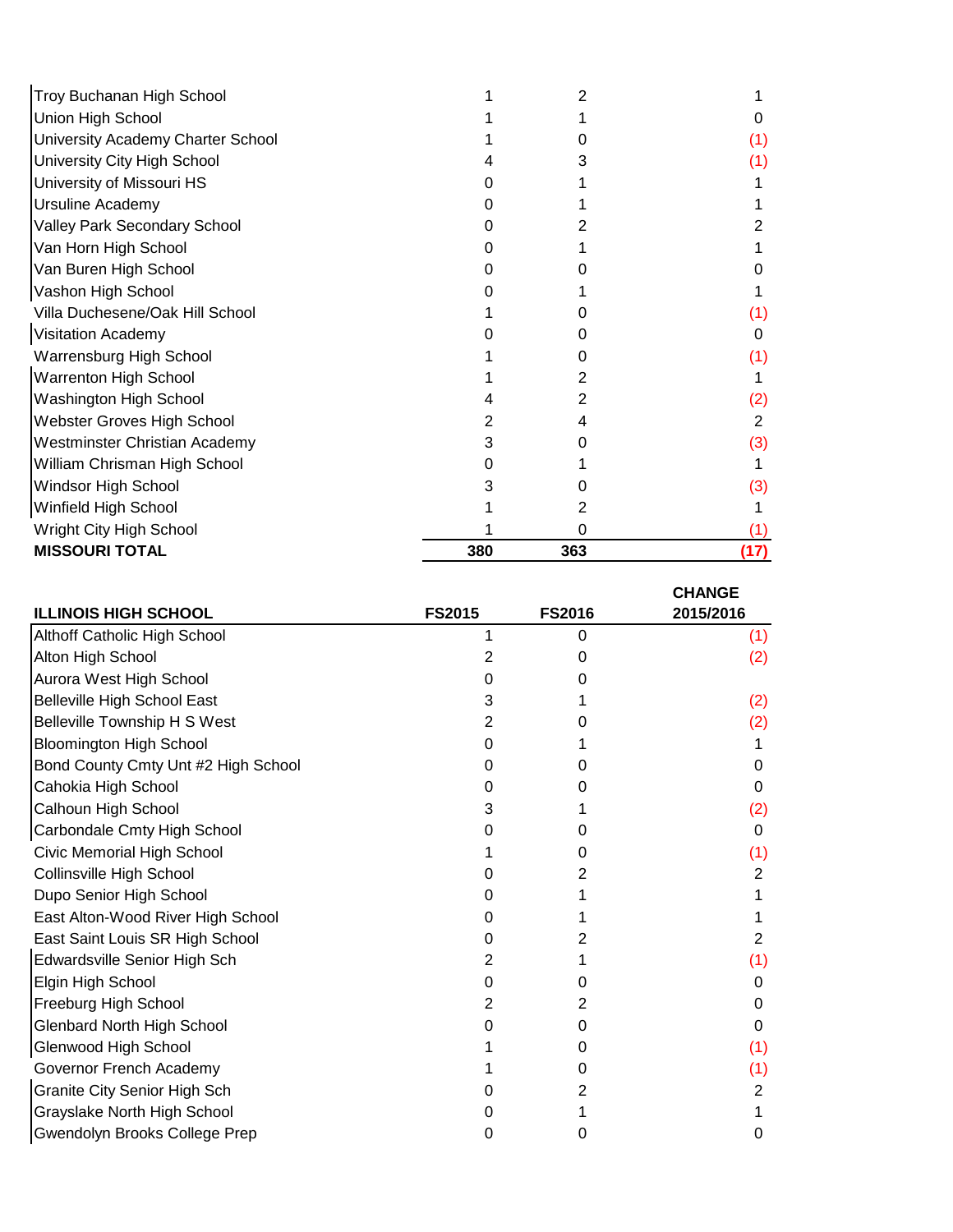| <b>ILLINOIS TOTAL</b>                | 46 | 30 | (16) |
|--------------------------------------|----|----|------|
| Winchester High School               | 0  |    | 1    |
| William Fremd High School            |    | 0  | (1)  |
| Wheaton-Warrenville South HS         |    | 0  | (1)  |
| Waterloo High School                 | 0  |    | 1    |
| <b>Triad High School</b>             |    |    | 0    |
| Thornridge High School               | O  | 0  | 0    |
| Steeleville Cmty High School         | 0  | 0  | 0    |
| Springfield Southeast High School    | 0  | 0  | 0    |
| Springfield High School              |    | 0  | (1)  |
| Sparta High School                   |    | 1  | 0    |
| Southwestern High School             | 2  | 0  | (2)  |
| Roxana Senior High School            |    |    | 0    |
| Rochester High School                | 0  |    | 1    |
| Red Bud Community High School        | 2  | 0  | (2)  |
| Quincy Senior High School            | 0  | 1  | 1    |
| Proviso Math and Science Academy     | 1  | 0  | (1)  |
| Plainfield South High School         | 0  |    | 1    |
| OFallon Township High School         | 2  | 2  | 0    |
| Northside College Prep HS            | 0  | 0  | 0    |
| Normal Community West High Sc        | O  | 0  | 0    |
| Neuqua Valley High School            | O  | 0  | 0    |
| Mount Zion High School               |    |    | 0    |
| Mount Vernon Township High Sch       | O  | 0  | 0    |
| Morris Community High School         |    | 0  | (1)  |
| Metro East Lutheran High School      |    | 0  | (1)  |
| Mascoutah High School                | 3  | 1  | (2)  |
| Marquette Catholic High School       | 0  | 0  |      |
| Maroa-Forsyth High School            | 0  |    |      |
| Marquette Catholic High School       | 3  | 0  | (3)  |
| Marion High School                   |    | 1  | 0    |
| Lutheran School Association HS       | 0  | 0  | 0    |
| Lutheran High School IL              | 1  | 0  | (1)  |
| Lockport Township High School        | 2  | 0  | (2)  |
| Lincoln Way East High School         | 0  | 0  | 0    |
| Lincoln Park High School             | 0  | 0  | 0    |
| <b>Lincoln Community High School</b> | O  | 0  | 0    |
| Lebanon High School                  |    | 0  | (1)  |
| Lake Park High School                |    | 0  | (1)  |
| Kankakee Trinity Academy             | O  | 0  | 0    |
| Jersey Community High School         | 0  | 0  | 0    |
| Huntley High School                  | 0  |    | 1    |
| Hillsboro High School                | 0  | 0  | 0    |

|                                   |               |               | <b>CHANGE</b> |
|-----------------------------------|---------------|---------------|---------------|
| <b>OTHER-OUT OF STATE</b>         | <b>FS2015</b> | <b>FS2016</b> | 2015/2016     |
| <b>Blessed Theodore Guerin HS</b> |               |               |               |
| Blue Valley West High School      |               |               |               |
| Carroll High School               |               |               |               |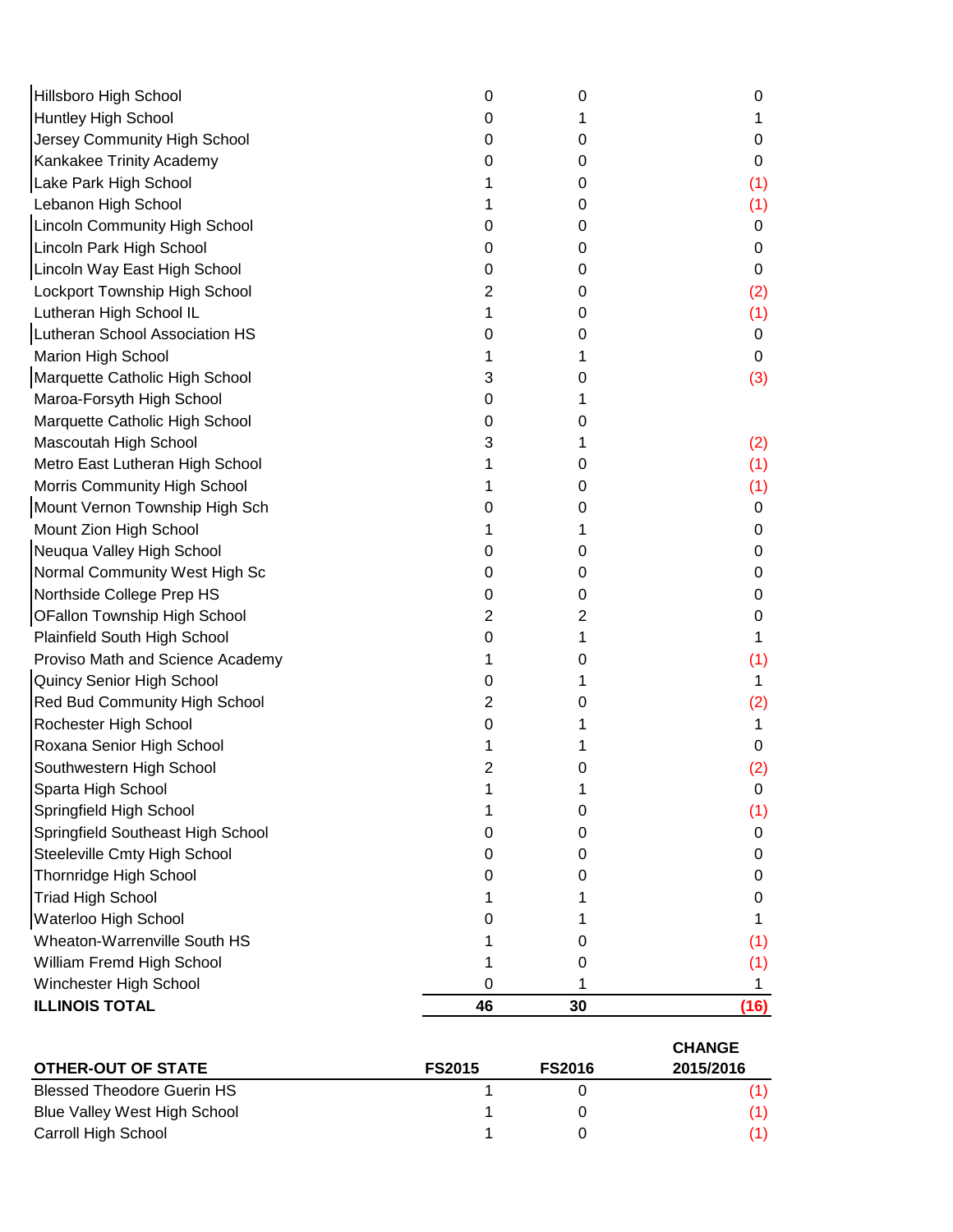| <b>Christian Life School</b>     |    | 0 | (1) |
|----------------------------------|----|---|-----|
| Clear Brook High School          |    | 0 | (1) |
| <b>Cotter High School</b>        | O  | 0 | 0   |
| Crestwood High School            |    | 0 | (1) |
| Cypress Ranch High School        | 0  |   |     |
| Dallas Center Grimes High School | 0  |   |     |
| East Anchorage High School       |    | 0 | (1) |
| <b>Edmond North High School</b>  | O  | 0 | 0   |
| Englewood High School            |    | 0 | (1) |
| Fernley High School              |    | 0 | (1) |
| Forsyth Central High School      | 0  |   | 1   |
| Garrigan High School             | 0  | 0 | 0   |
| Groose Pointe South High Sch     | 0  | 0 | O   |
| Hallettsville High School        | O  |   |     |
| Hamilton High School             |    | 0 | (1) |
| Highland Park Sr. High. School   |    | 0 | (1) |
| Home School                      | 14 | 7 | (7) |
| Hudsonville High School          | 0  | 0 | 0   |
| Immaculate Heart Central HS      | 0  | 0 | 0   |
| International Baccalaureate      | O  | 2 | 2   |
| Janesville-Waldorf-Pembertn Hs   |    | 0 | (1) |
| Kalani High School               | 0  | 0 | 0   |
| Kolbe Academy                    | O  | 0 | 0   |
| Lakota East High School          | 0  | 1 |     |
| Liberty High School              |    | 0 | (1) |
| Logan High School                | 0  |   | 1   |
| Mater Dei High School            |    | 0 | (1) |
| Medical Lake High School         | 0  |   |     |
| Millard West High School         | O  |   |     |
| Moorpark High School             | O  | 0 | 0   |
| Mount Vernon Academy             |    | 0 | (1) |
| Munster High School              |    | 0 | (1) |
| New Berlin West High School      | 0  | 0 | 0   |
| Oak Creek Senior High School     | 0  | 0 | Ω   |
| Oakville High School             | 0  | 0 | O   |
| Obion County Central High School | 0  | 0 | 0   |
| Olathe Northwest High School     |    | 0 | (1) |
| Perkiomen School                 |    | 0 | (1) |
| Plano West Sr High School        |    | 0 | (1) |
| Portage High School              | O  |   |     |
| PR Baseball Academy & HS         | 0  | 0 | O   |
| Prince of Peace Christian School | 0  | O | O   |
| <b>Richard Spoto High School</b> | 0  |   |     |
| Rolla High School                | 0  |   |     |
| Roncalli High School             |    | O | (1) |
| Sagemont School                  | 0  | 0 | 0   |
| Seaman High School               |    | 0 | (1) |
| Shenandoah Valley Academy        | 0  |   |     |
| South Haven High School          | 0  | 0 | 0   |